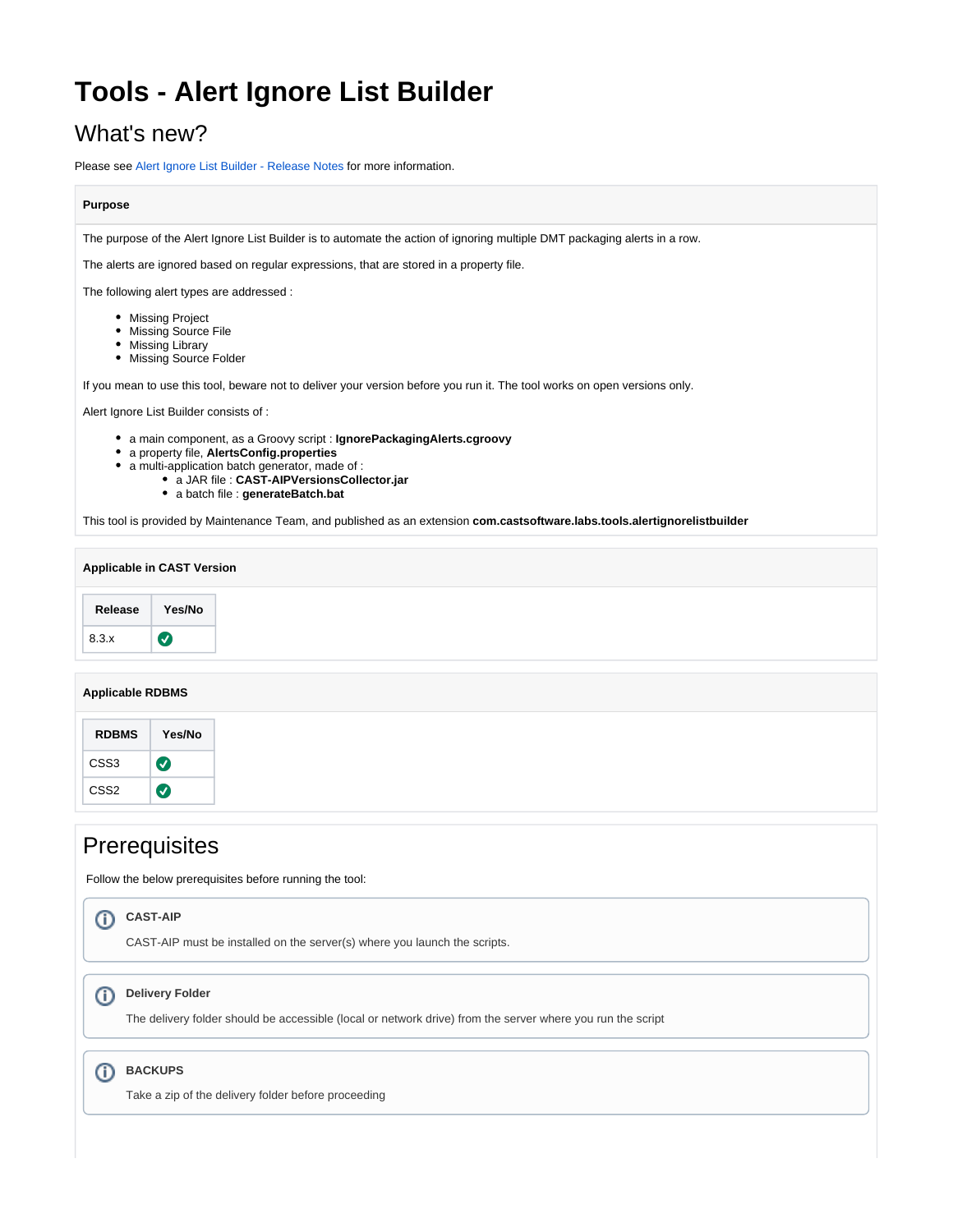# Alert Ignore List Builder

Since it is based on the Delivery Manager Tool, for performance reasons, the main component should be launched in one-application mode. Running it on several applications in a row requires a multi-application batch file.

This is why a generator tool needs to be launched on the machine. The generator tool is located in the batch\_generator sub folder.

## Generator Configuration

The generator batch file (generateBatch.bat) must be configured with the following mandatory variables : FLATDIR, LOGDIR, DELIVERYFOLDER

### **Generator Configuration**

REM Mandatory set "FLATDIR=<CAST AIP Installation PATH>" set "LOGDIR=<Path to the log folder>" set "DELIVERYFOLDER=<Delivery Folder>"

REM Optional set "APP\_NAME=" set "JUSTIFICATION="

FLATDIR must be set to the CAST Installation path LOGDIR must be set to the folder where the log file of the Main Component should be generated DELIVERYFOLDER must be set to the delivery folder

If you mean to run the tool on one specific application only, then APP\_NAME must be set to the application name. Otherwise all applications present in the delivery folder will be processed.

Starting from version 1.1, if you want a specific justification text (same for every ignored alert), then JUSTIFICATION must be filled. Otherwise a default justification text will be generated :

Automatically added to ignore list by com.castsoftware.labs.tools.alertignorelistbuilder (pattern: [xxxx])

## Generate multi-application batch file

Launch the generator batch file you have configured (generateBatch.bat).

The output will be 2 multi-application batch files located in the main folder of the extension :

- LaunchAlertIgnoreListBuilder.bat for SIMULATION mode
- LaunchAlertIgnoreListBuilderExecute.bat for EXECUTION mode

## Configure the Regular Expressions

The property file must be configured with regular expressions for each of the addressed alert types : file, project, library, folder

For each type, the first property (reference.type.regexps.nb) specifies the number of regular expressions. Each regular expression has a number (starting with 0), and two properties : reference.type.#.pattern, and reference.type.#.case.sensitive

### **AlertsConfig.properties**

reference.file.regexps.nb=1 reference.file.regexp.0.pattern=.\*\.min\.js reference.file.regexp.0.case.sensitive=false

reference.project.regexps.nb=1 reference.project.regexp.0.pattern=.\*Dummy\.csproj reference.project.regexp.0.case.sensitive=false

reference.library.regexps.nb=1 reference.library.regexp.0.pattern=.\*mscorlib\.dll.\* reference.library.regexp.0.case.sensitive=true

reference.folder.regexps.nb=1 reference.folder.regexp.0.pattern=.\*ThirdParty.\* reference.folder.regexp.0.case.sensitive=false

## Simulate then execute

Launch the simulation batch you have just generated : LaunchAlertIgnoreListBuilder.bat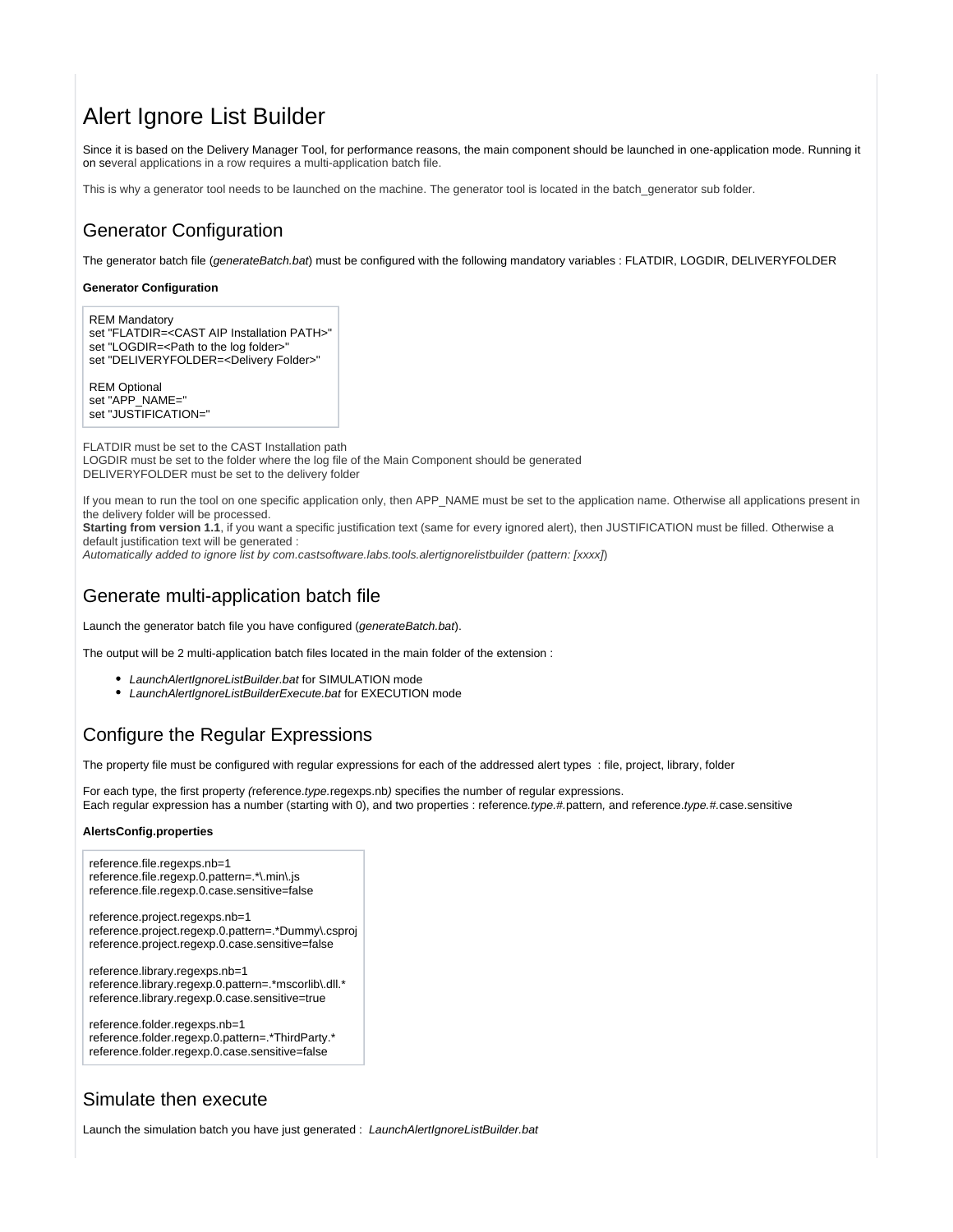**cmd**

C:\ProgramData\CAST\CAST\Extensions\com.castsoftware.alertignorelistbuilder.1.0.0\LaunchAlertIgnoreListBuilder.bat

The main component will read the property file, and, for each alert type, check if it finds packaging alerts matching the patterns, and write a summary to the simulation log file : AlertIgnoreListBuilder-<Timestamp>log

#### **AlertIgnoreListBuilder-20200506121900.log**

```
Running action: Execute a groovy script
         Ignore Packaging Alerts - version 1.0
         Using CAST-AIP version 8.3.16
         Script running in SIMULATION MODE
        Reading configuration file...
         1 file patterns loaded from configuration file
         1 folder patterns loaded from configuration file
         1 project patterns loaded from configuration file
         1 library patterns loaded from configuration file
         File patterns to ignore :
           .*.min.js
         Folder patterns to ignore :
           .*ThirdParty.*
         Project patterns to ignore :
           .*Dummy.csproj
         Library patterns to ignore :
           .*mscorlib.dll.*
         Processing delivery
         Processing application : [Home / My Application]
         Processing version : [Home / My Application / My Version]
         Processing package : [Home / My Application / My Version / Home / My Application / My Version / My 
Package]
         Alerts loaded
         Processing missing projects
         Found 0 alert(s) for projects matching configuration patterns
         Done missing projects
         Processing missing libraries
         Found 1 alert(s) for libraries matching configuration patterns
         Done missing libraries
         Processing missing files
         Found 1024 alert(s) for files matching configuration patterns
         Done missing files
         Done !
         0 missing project alert(s) and 1024 missing file alert(s) and 1 missing library alert(s) and 0 
missing folder alert(s) ignored
         Delivery processed
Saving document: Execute a groovy script
```
If you are satisfied with the simulation, then run the execution batch you have just generated : LaunchAlertIgnoreListBuilderExecute.bat

**cmd**

C:\ProgramData\CAST\CAST\Extensions\com.castsoftware.alertignorelistbuilder.1.0.0\LaunchAlertIgnoreListBuilderExecute.bat

Check the execution log file :